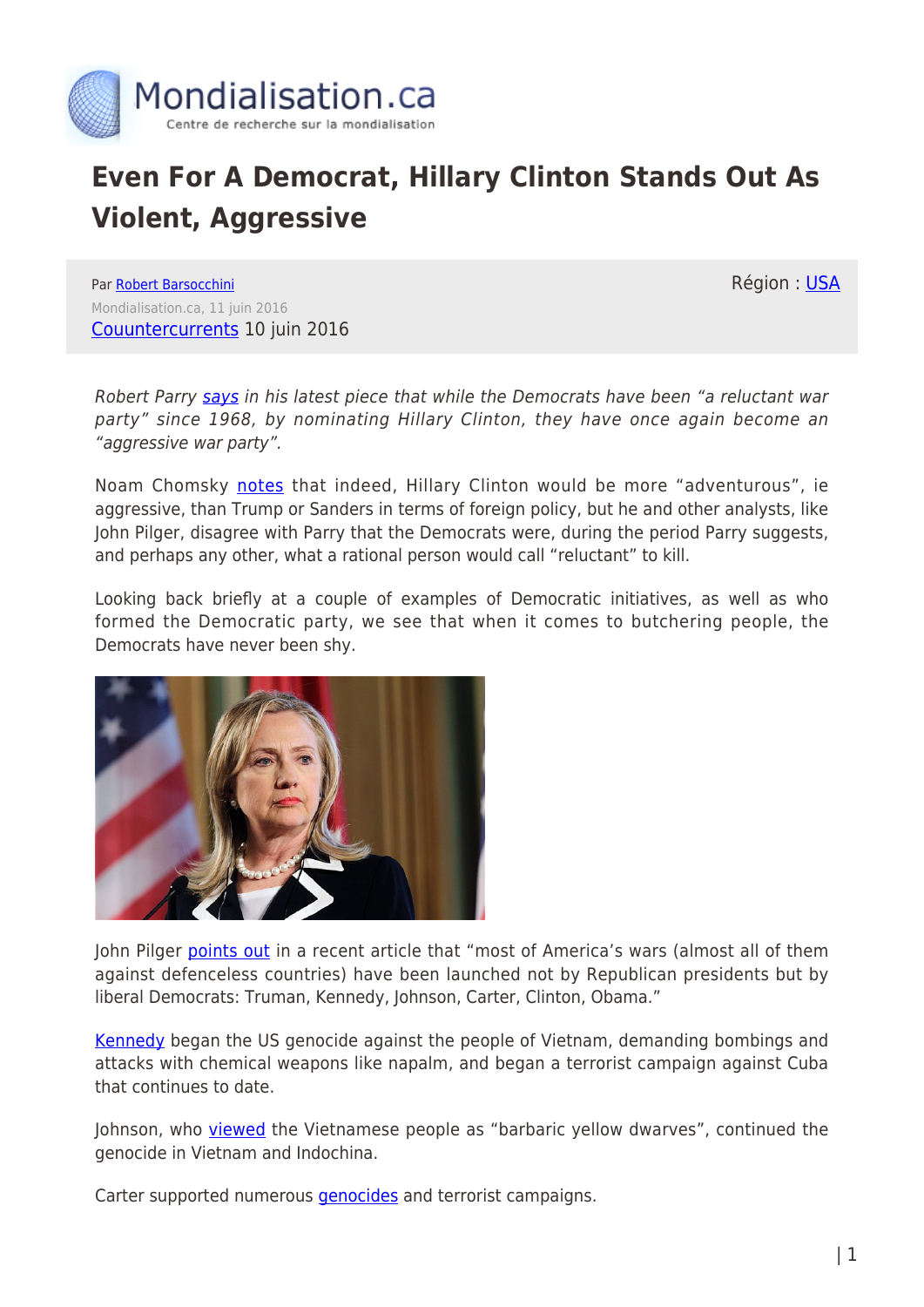Bill Clinton, among many horrific acts, committed a major *genocide* against the people of Iraq, and helped lay the foundation for today's nuclear war tension by expanding NATO to Russia's borders.

One of Hillary Clinton's [many crimes](http://prn.fm/robert-barsocchini-the-violent-crimes-and-shady-dealings-of-hillary-clinton/) was to continue this expansion by supporting a USbacked, neo-Nazi and neo-con integrated coup in Ukraine while referring to the president of Russia as "Hitler" – by far the most aggressive stance towards Russia of any US candidate.

See Pilger's article for some of Obama's crimes, which in several ways are uniquely extreme.

Truman [defied](https://www.youtube.com/watch?v=csDKShn0cQI) his military advisers and many others and carried out mass nuclear executions of civilians as a way to influence the government of Japan (and likely the Soviet Union), then followed his nuclear attacks by further targeting Japanese civilians with the biggest TNT-based mass-execution of civilians in human history up to that point. Executing civilians was a prominent part of his 'Democratic' [philosophy.](http://www.trumanlibrary.org/publicpapers/?pid=104) He publicly stated that "the German people are beginning to atone for the crimes of the gangsters whom they placed in power and whom they wholeheartedly approved and obediently followed." His logic, an example of the standard definition of "terrorism", would suggest that Israelis, who support almost entirely their state's illegal annexation and massacres of Palestine, should be targeted and killed until they "atone" for what their government is doing, and that US civilians who supported the sanctions against or invasion of Iraq (etc.) should likewise be punished until they "atone". This is also the principle behind the 9/11 attacks, though US citizens who support terrorism committed by their own state are quick to engage in the "wrong agent" -genetic- fallacy when this is pointed out.

Looking back further than Truman, we find the Democrats comprised the bulk of the prochattel-slavery bloc. As noted at [Pbs.org,](http://www.pbs.org/wnet/jimcrow/stories_org_democratic.html) "after the Civil War, most white Southerners opposed Radical Reconstruction and the Republican Party's support of black civil and political rights. The Democratic Party identified itself as the "white man's party" and demonized the Republican Party as being "Negro dominated," even though whites were in control. Determined to re-capture the South, Southern Democrats "redeemed" state after state — sometimes peacefully, other times by fraud and violence. By 1877, when Reconstruction was officially over, the Democratic Party controlled every Southern state. The South remained a one-party region until the Civil Rights movement began in the 1960s. Northern Democrats, most of whom had prejudicial attitudes towards blacks, offered no challenge to the discriminatory policies of the Southern Democrats."

Backing up again, we see that in fact the Democratic party was [founded](https://en.wikipedia.org/wiki/Andrew_Jackson) by supporters of the sadistic *genocidaire* Andrew Jackson, who enjoyed making clothing from the skin of people who were exterminated in service of expanding the un-free world.

Are Republicans therefore a superior ogranization? Of course not. The two parties check and balance each other to maintain and expand the world's [leading terrorist state](https://www.youtube.com/watch?v=P2lsEVlqts0).

As we can see, it is nothing new or different for the Democrats to be a party of expansionist gangsters. What is remarkable of Clinton, then, is that even against this gory and tyrannical backdrop, she stands out as especially evil, corrupt, and extremist in her US religio-national supremacism. As Professor Johan Galtung [notes](https://www.youtube.com/watch?v=xq7vZ2mKYec), two countries today (and occasionally their proxies) continue to wage aggressive war, thanks to their belief that they have been anointed by their [gods:](http://www.washingtonsblog.com/2016/05/father-western-economics-took-best-ideas-sharia-law.html) the US and Israel. And Hillary Clinton is as [fundamentalist](http://www.washingtonsblog.com/2016/06/democrats-now-aggressive-war-party.html) as they